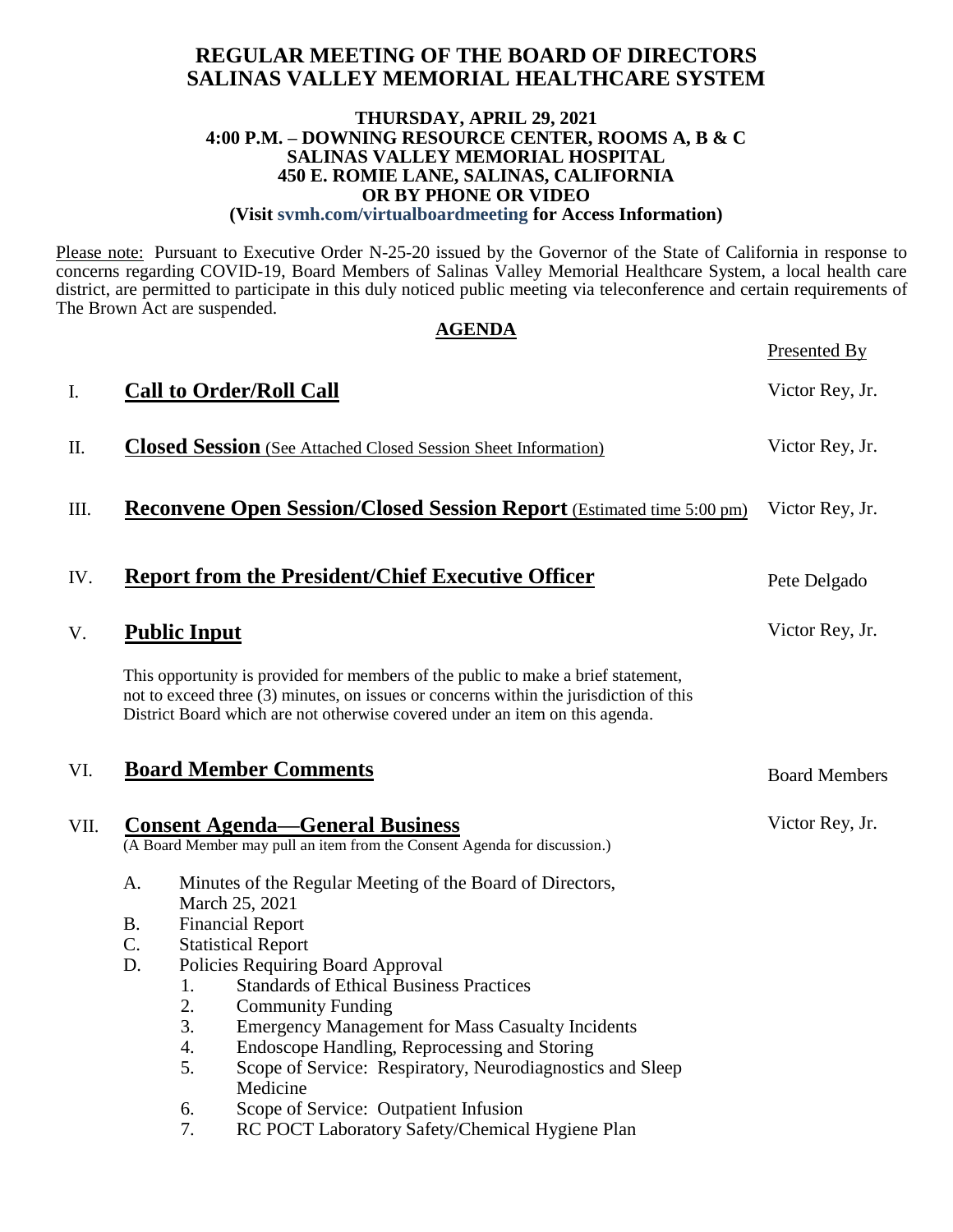- 8. Healthcare Worker Respiratory Protection Program
- 9. Influenza Pandemic Plan
- 10. Requesting a Bioethics Case Conference Procedure
- 11. Laboratory Education, Staff Development and Feedback
- 12. Admission and Shift Assessment of the Pediatric Patient
- Board President Report
- ▶ Board Questions to Board President/Staff
- > Motion/Second
- $\triangleright$  Public Comment
- $\triangleright$  Board Discussion/Deliberation
- $\triangleright$  Action by Board/Roll Call Vote

## VIII. **Reports on Standing and Special Committees**

- A. **Quality and Efficient Practices Committee** Minutes from the April 26, 2021 Quality and Efficient Practices Committee meeting have been provided to the Board. Additional Report from Committee Chair, if any. Juan Cabrera
- B. **Finance Committee** Minutes from the April 26, 2021 Finance Committee meeting have been provided to the Board. Three proposed recommendations have been made to the Board. Richard Turner
	- 1. Recommend to Board of Directors to Adopt the Initial Study and the Mitigated Negative Declaration and Approve the Mitigation Monitoring and Reporting Program for the Downing Resource Center Parking Garage Annex and Ancillary Improvements

This item will be considered under Agenda Item IX.

- 2. Recommend Board Approval of the Three-Year Licensing and Support Agreement Renewal of DrFirst as Sole Source Justification and Contract Award
	- ▶ Committee Chair Report
	- ▶ Board Questions to Committee Chair/Staff
	- > Motion/Second
	- $\triangleright$  Public Comment
	- $\triangleright$  Board Discussion/Deliberation
	- $\triangleright$  Action by Board/Roll Call Vote
- 3. Recommend Board Approval of Lease with the Lugo Family Living Trust for 650 Work Street Suite B Salinas, CA
	- **►** Committee Chair Report
	- ▶ Board Questions to Committee Chair/Staff
	- > Motion/Second
	- $\triangleright$  Public Comment
	- $\triangleright$  Board Discussion/Deliberation
	- $\triangleright$  Action by Board/Roll Call Vote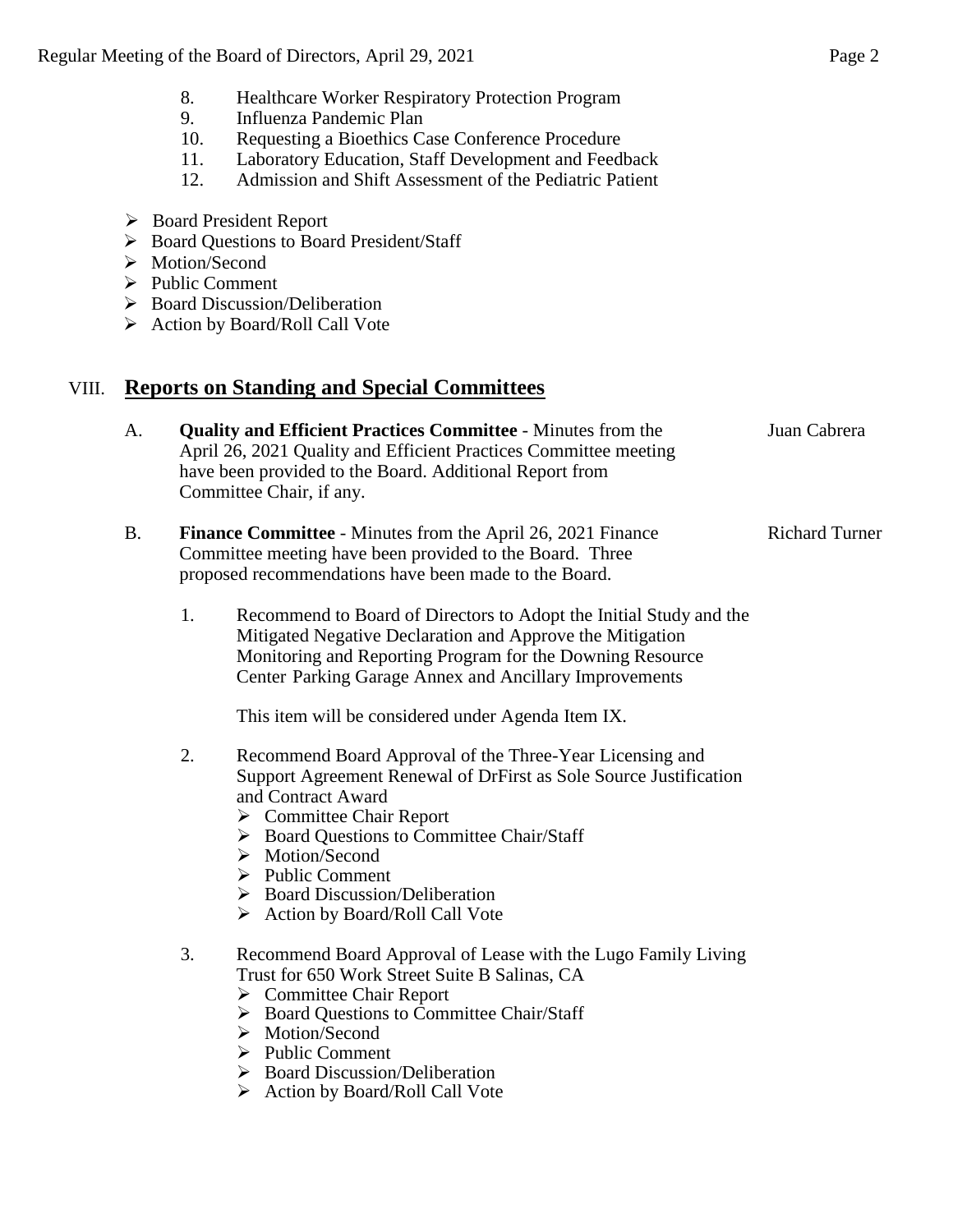- C. **Personnel, Pension and Investment Committee –** Minutes from the April 27, 2021 Personnel, Pension and Investment Committee meeting have been provided to the Board. Additional Report from Committee Chair, if any.
- D. **Transformation, Strategic Planning and Governance Committee –** Minutes from the April 28, 2021 Transformation, Strategic Planning and Governance Committee have been provided to the Board. Additional Report from Committee Chair, if any.

## IX. **Public Hearing to Consider the Adoption of the Initial Study and Mitigated Negative Declaration and Approval of the Mitigation Monitoring and Reporting Program for the Downing Resource Center Parking Garage Annex and Ancillary Improvements**

- $\triangleright$  Report by Finance Committee Chair
- ▶ Board/Ouestions to Finance Committee Chair
- > Motion/Second
- $\triangleright$  Public Comment
- $\triangleright$  Board Discussion/Deliberation
- $\triangleright$  Action by Board/Roll Call Vote

## X. **Consider Resolution No. 2021-02 Setting General Prevailing Wage Rates**

- $\triangleright$  Report by District Legal Counsel
- ▶ Board/Questions to District Legal Counsel
- > Motion/Second
- $\triangleright$  Public Comment
- ▶ Board Discussion/Deliberation
- $\triangleright$  Action by Board/Roll Call Vote

## XI. **Report on Behalf of the Medical Executive Committee (MEC) Meeting of April 8, 2021, and Recommendations for Board Approval of the following:**

- A. From the Credentials Committee:
	- 1. Credentials Committee Report
- B. From the Interdisciplinary Practice Committee: 1. Interdisciplinary Practice Committee Report
- C. Policies
	- 1. Antimicrobial Stewardship Plan
- Chief of Staff Report
- $\triangleright$  Board Questions to Chief of Staff
- > Motion/Second
- $\triangleright$  Public Comment
- $\triangleright$  Board Discussion/Deliberation
- ▶ Action by Board/Roll Call Vote

Regina M. Gage

Joel Hernandez Laguna

Richard Turner

District Legal Counsel

Rachel McCarthy Beck, M.D.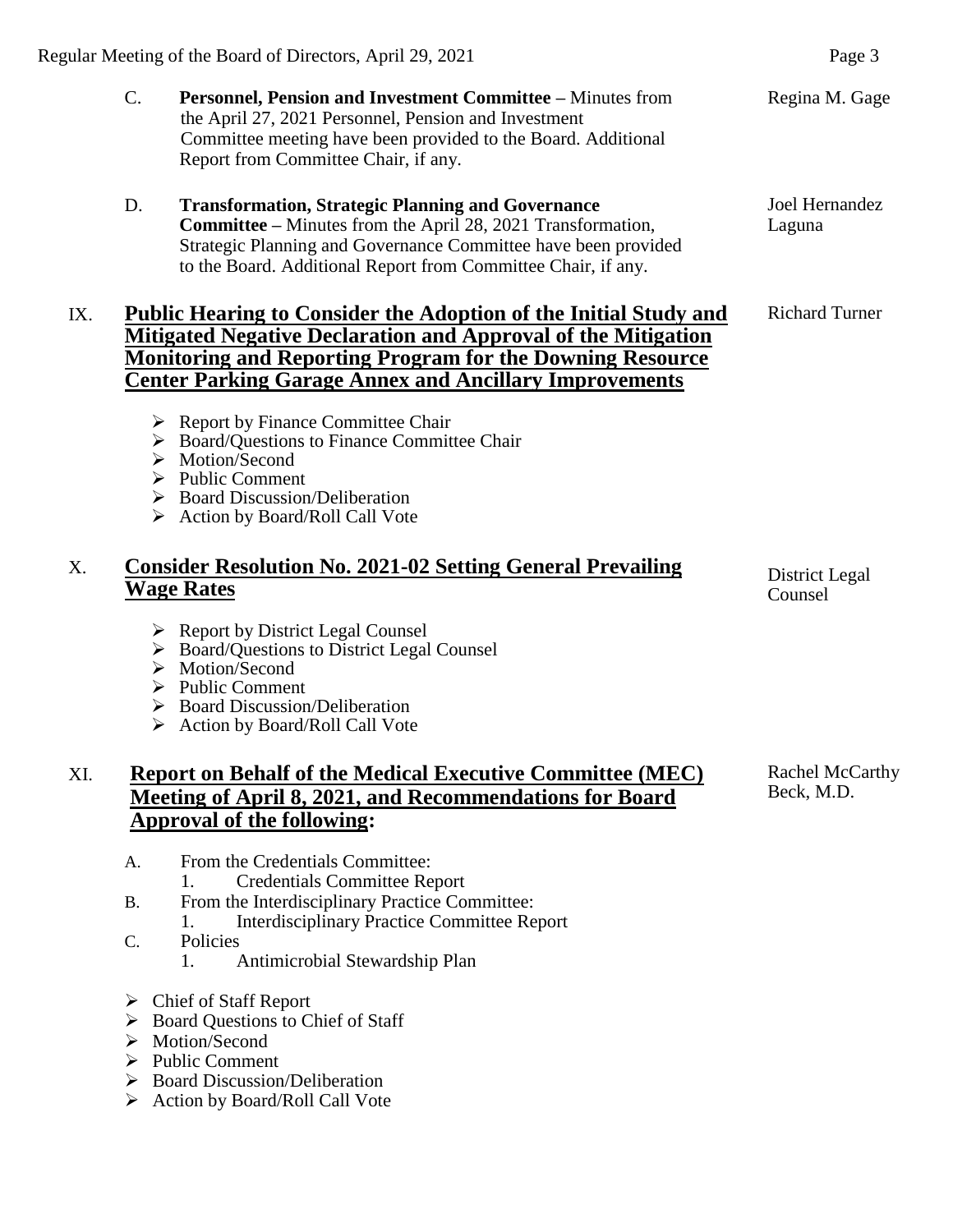- XII. **Extended Closed Session** (if necessary) (See Attached Closed Session Sheet Information)
- XIII. **Adjournment** The next Regular Meeting of the Board of Directors is scheduled for **Thursday, May 27, 2021, at 4:00 p.m.**

The complete Board packet including subsequently distributed materials and presentations is available at the Board Meeting and in the Human Resources Department of the District. All items appearing on the agenda are subject to action by the Board. Staff and Committee recommendations are subject to change by the Board.

Notes: Requests for a disability related modification or accommodation, including auxiliary aids or services, in order to attend or participate in a meeting should be made to the Executive Assistant during regular business hours at 831-755-0741. Notification received 48 hours before the meeting will enable the District to make reasonable accommodations.

Victor Rey, Jr.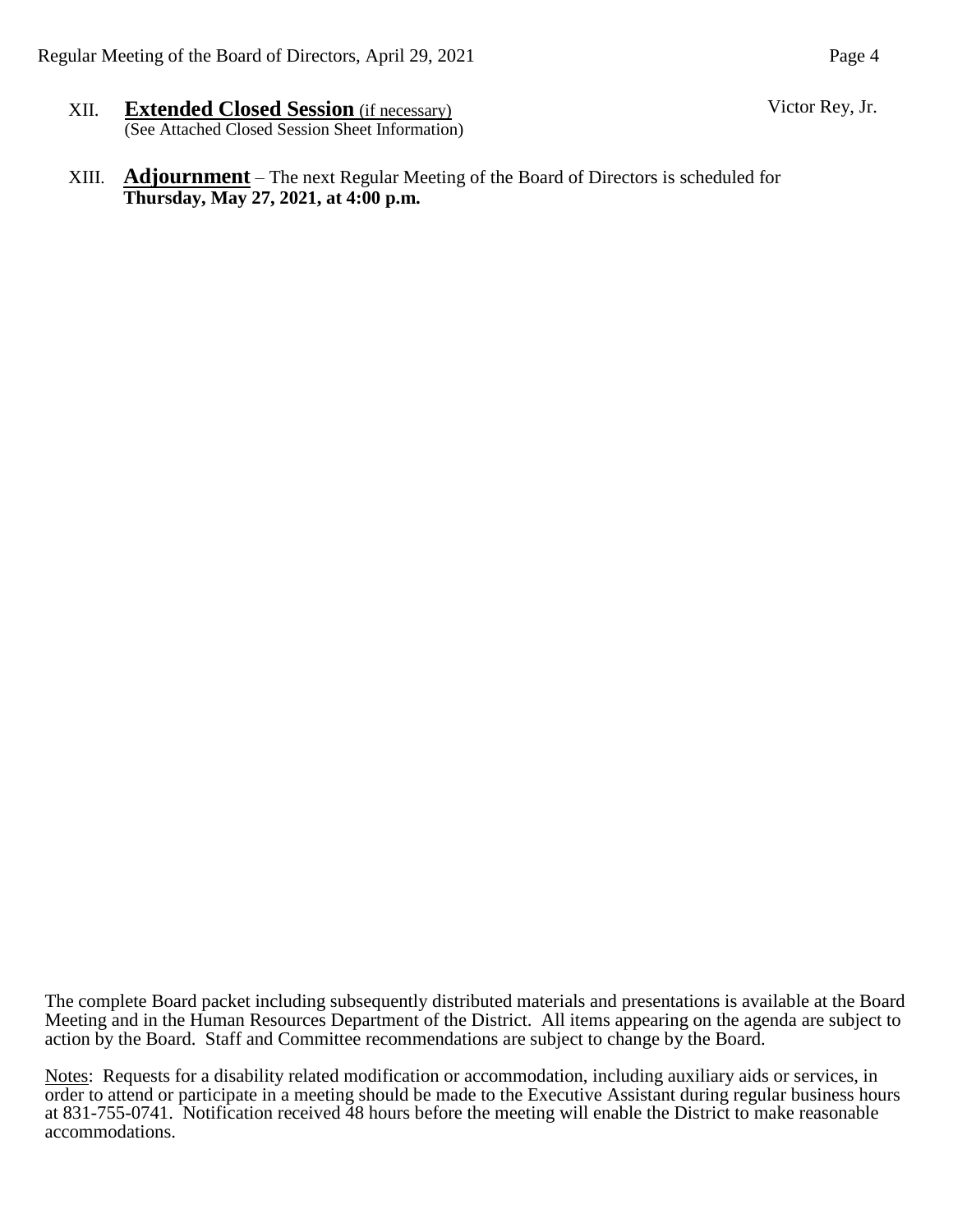### **SALINAS VALLEY MEMORIAL HEALTHCARE SYSTEM BOARD OF DIRECTORS AGENDA FOR CLOSED SESSION**

Pursuant to California Government Code Section 54954.2 and 54954.5, the board agenda may describe closed session agenda items as provided below. No legislative body or elected official shall be in violation of Section 54954.2 or 54956 if the closed session items are described in substantial compliance with Section 54954.5 of the Government Code.

### **CLOSED SESSION AGENDA ITEMS**

## **[ ] LICENSE/PERMIT DETERMINATION**

(Government Code §54956.7)

**Applicant(s)**: (Specify number of applicants)

### **[ ] CONFERENCE WITH REAL PROPERTY NEGOTIATORS** (Government Code §54956.8)

**Property:** (Specify street address, or if no street address, the parcel number or other unique reference, of the real property under negotiation):

**Agency negotiator:** (Specify names of negotiators attending the closed session):

**Negotiating parties**: (Specify name of party (not agent): **Under negotiation:** (Specify whether instruction to negotiator will concern price, terms of payment, or both):

# **[ ] CONFERENCE WITH LEGAL COUNSEL-EXISTING LITIGATION**

(Government Code §54956.9(d)(1))

**Name of case:** (Specify by reference to claimant's name, names of parties, case or claim numbers):

<u>, or</u> **Case name unspecified:** (Specify whether disclosure would jeopardize service of process or existing settlement negotiations):

### **[ ] CONFERENCE WITH LEGAL COUNSEL-ANTICIPATED LITIGATION** (Government Code §54956.9)

Significant exposure to litigation pursuant to Section 54956.9(d)(2) or (3) (Number of potential cases):

Additional information required pursuant to Section 54956.9(e):

Initiation of litigation pursuant to Section 54956.9(d)(4) (Number of potential cases):

# **[X] LIABILITY CLAIMS**

(Government Code §54956.95)

**Claimant:** (Specify name unless unspecified pursuant to Section 54961): Adriel De Jesus Cruz

**Agency claimed against**: (Specify name): Salinas Valley Memorial Healthcare System, dba Salinas Valley Memorial Hospital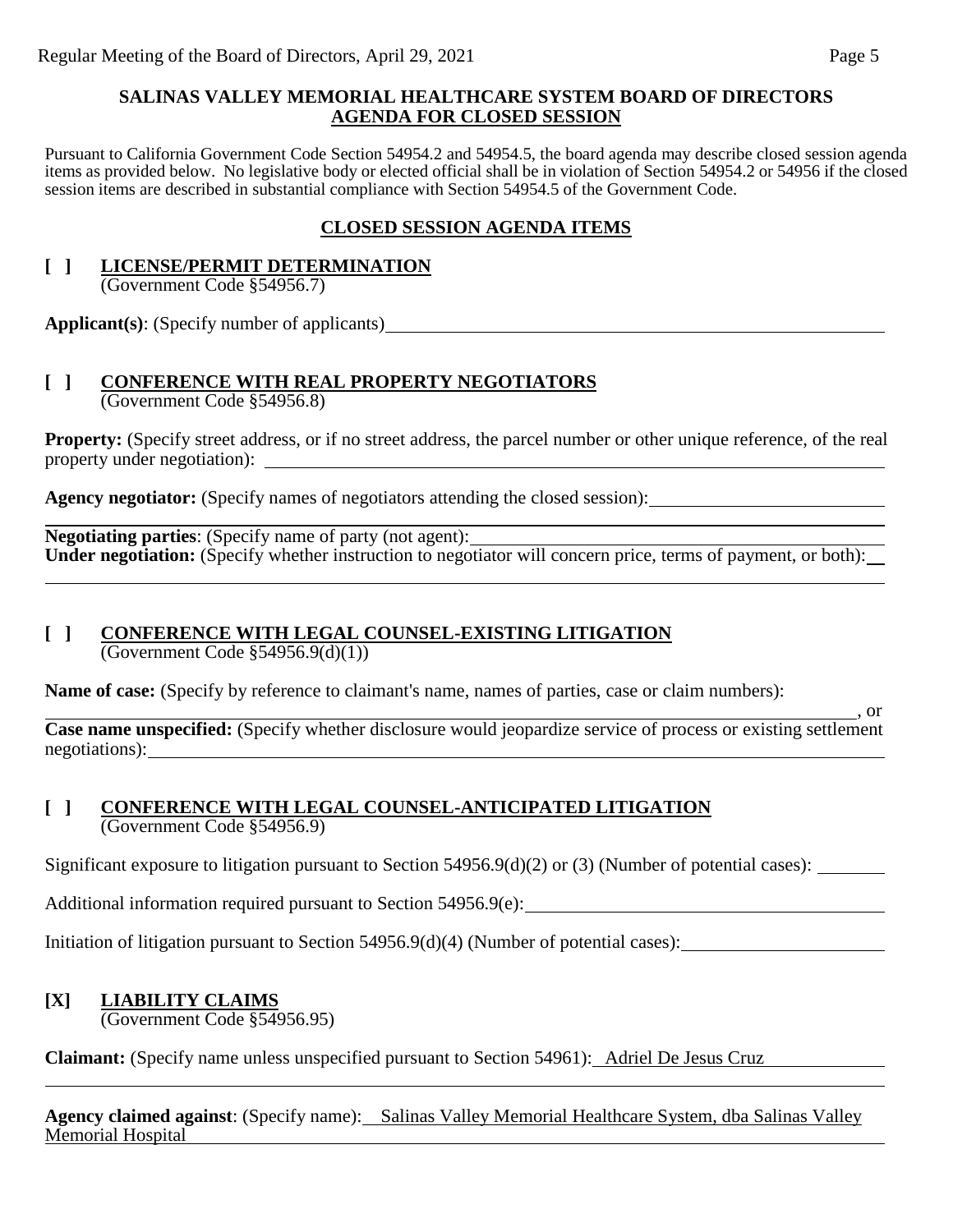### **[ ] THREAT TO PUBLIC SERVICES OR FACILITIES** (Government Code §54957)

**Consultation with**: (Specify name of law enforcement agency and title of officer):

## **[ ] PUBLIC EMPLOYEE APPOINTMENT**

(Government Code §54957)

**Title**: (Specify description of position to be filled):

## **[ ] PUBLIC EMPLOYMENT**

(Government Code §54957)

**Title:** (Specify description of position to be filled):

### **[ ] PUBLIC EMPLOYEE PERFORMANCE EVALUATION** (Government Code §54957)

**Title:** (Specify position title of employee being reviewed):

# **[ ] PUBLIC EMPLOYEE DISCIPLINE/DISMISSAL/RELEASE**

(Government Code §54957)

(No additional information is required in connection with a closed session to consider discipline, dismissal, or release of a public employee. Discipline includes potential reduction of compensation.)

#### **[ ] CONFERENCE WITH LABOR NEGOTIATOR** (Government Code §54957.6)

**Agency designated representative:** (Specify name of designated representatives attending the closed session):

**Employee organization**: (Specify name of organization representing employee or employees in question):

 $\sim$ , or

**Unrepresented employee**: (Specify position title of unrepresented employee who is the subject of the negotiations):

### **[ ] CASE REVIEW/PLANNING** (Government Code §54957.8)

l

(No additional information is required to consider case review or planning.)